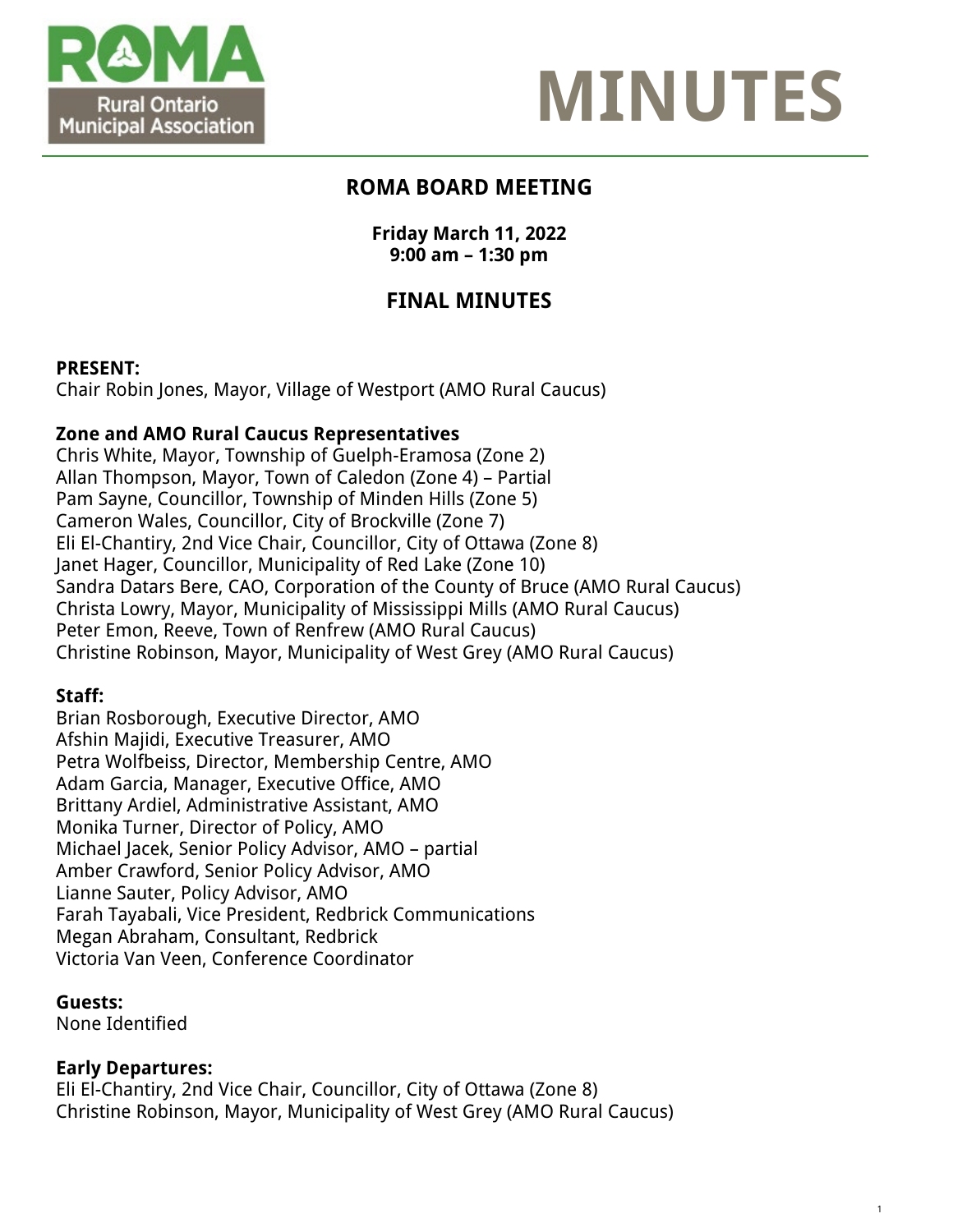### **Regrets:**

Dennis Crevits, Councillor Municipality of Central Elgin (Zone 1) Lloyd Ferguson, Councillor, City of Hamilton (Zone 3) Kim Love, Mayor, Township of Madawaska Valley (Zone 6) Bill Vrebosch, Councillor, City of North Bay (Zone 9 and AMO Rural Caucus)

**--**

1. Chair's Welcome and Introductions – ROMA Chair, Robin Jones

The following Land Acknowledgment was read by Chair Jones:

"We recognize that our work as the ROMA Board, and the work of our members, takes place on traditional Indigenous territories across Ontario. We recognize and respect the history, languages, and cultures of the First Nations, Metis, Inuit and all Indigenous peoples whose presence continues to enrich our communities."

- 2. Declaration
	- Pecuniary interest None Declared
	- Early departure Identified Above
- 3. Cross Province Check-In ROMA Board/All

Zone Representatives and AMO Rural Caucus members provided updates on local matters.

### **ADMINISTRATIVE MATTERS**

4. Approval of Friday March 11, 2022 Meeting Agenda

### "That the Board approve the March 11, 2022 Meeting Agenda."

**Moved by: Sandra Datars Bere Seconded by: Christa Lowry**

### **CARRIED**

5. Approval of December 10, 2021 ROMA Meeting Minutes

### "That the minutes of the December 10, 2021 meeting of the ROMA Board be approved."

**Moved by: Eli El-Chantiry Seconded by: Pam Sayne**

### **CARRIED**

- 6. Executive-Treasurer Afshin Majidi, Executive Treasurer
	- Interim ROMA 2022 Conference Financial Results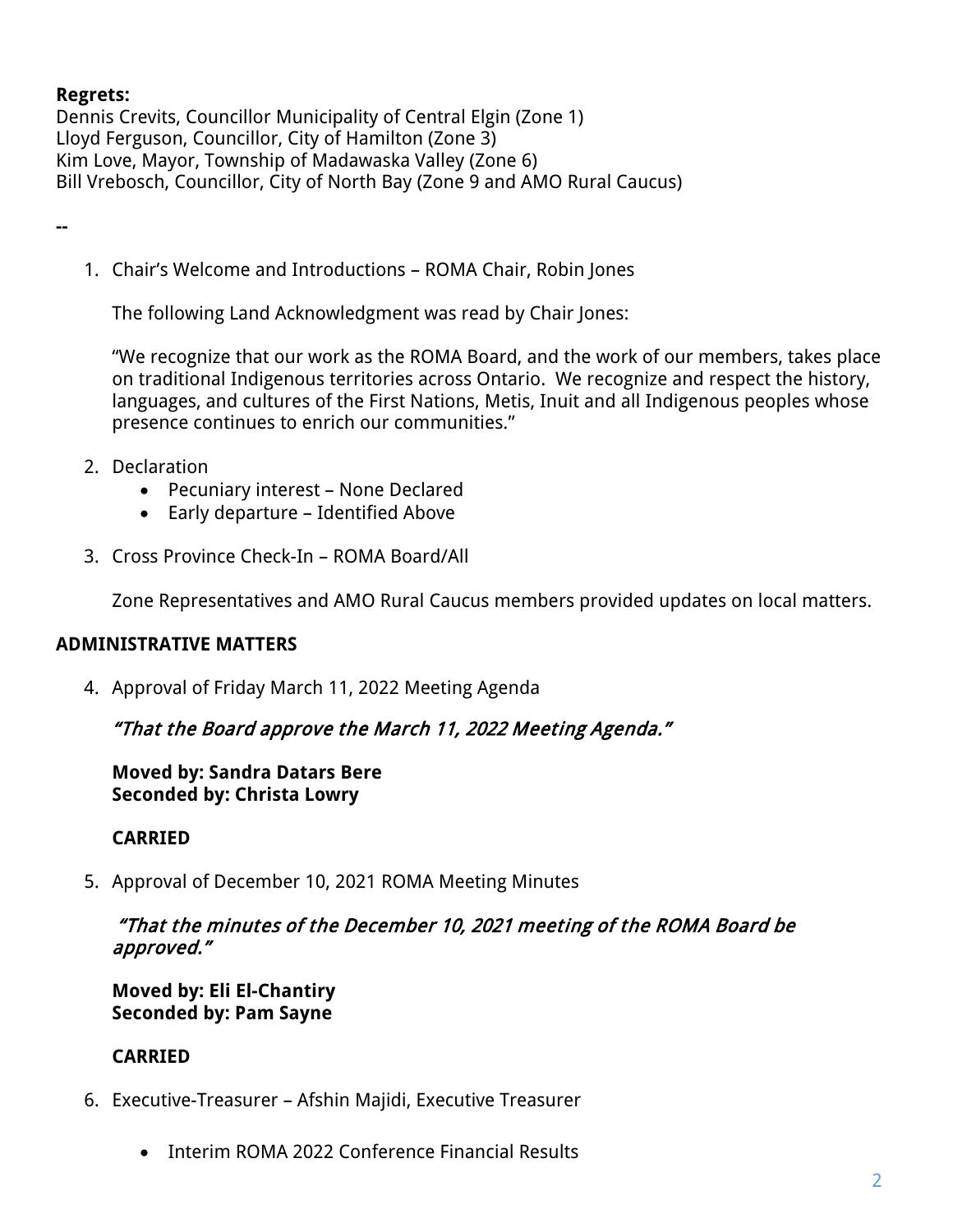Afshin reviewed the interim ROMA 2022 conference financial results with the Board noting that a number of expense lines came below or at budget. Speaker fees and conference media support came in slightly above budget. Overall the conference saw a positive budget result.

### "That Interim ROMA 2022 Conference Financial Results be received."

**Moved by: Christine Seconded by: Cameron**

### **CARRIED**

- 7. ROMA Sponsorship ROMA Chair, Robin Jones
	- i. NOMA Sponsorship

ROMA Chair Robin Jones advised members that NOMA has submitted its annual request. Chair Jones reminded the Board that in 2021 it was agreed to implement a revised sponsorship policy. The Board agreed that NOMA should be reminded. The Board also agreed to consider the request at this time given the time sensitive nature.

### "That the ROMA Board receive the Northern Ontario Municipal Associations (NOMA) request for funding and advise NOMA of the revised process, funding limits and information required"; and

"That the ROMA Board communicate the revised policy and submission dates of June 1st and December 1st annually."

**Moved by: Cameron Wales Seconded by: Janet Hager**

### **TIMED ITEMS**

8. 11:00 am – 11:30 am – ROMA 2022 Conference Update – Victoria van Veen

Victoria van Veen provided an overview of Conference participation and evaluations and that the 2022 was again an overall success with evaluations demonstrating this.

## "That the Board receive the ROMA 2022 Conference update."

**Moved by: Christa Lowry Seconded by: Pam Sayne**

## **CARRIED**

9. 11:30 am – 12:00 pm – Communications Update and ROMA Conference Communications Report – Farah Tayabali, Vice President, and Megan Abraham, Consultant, Redbrick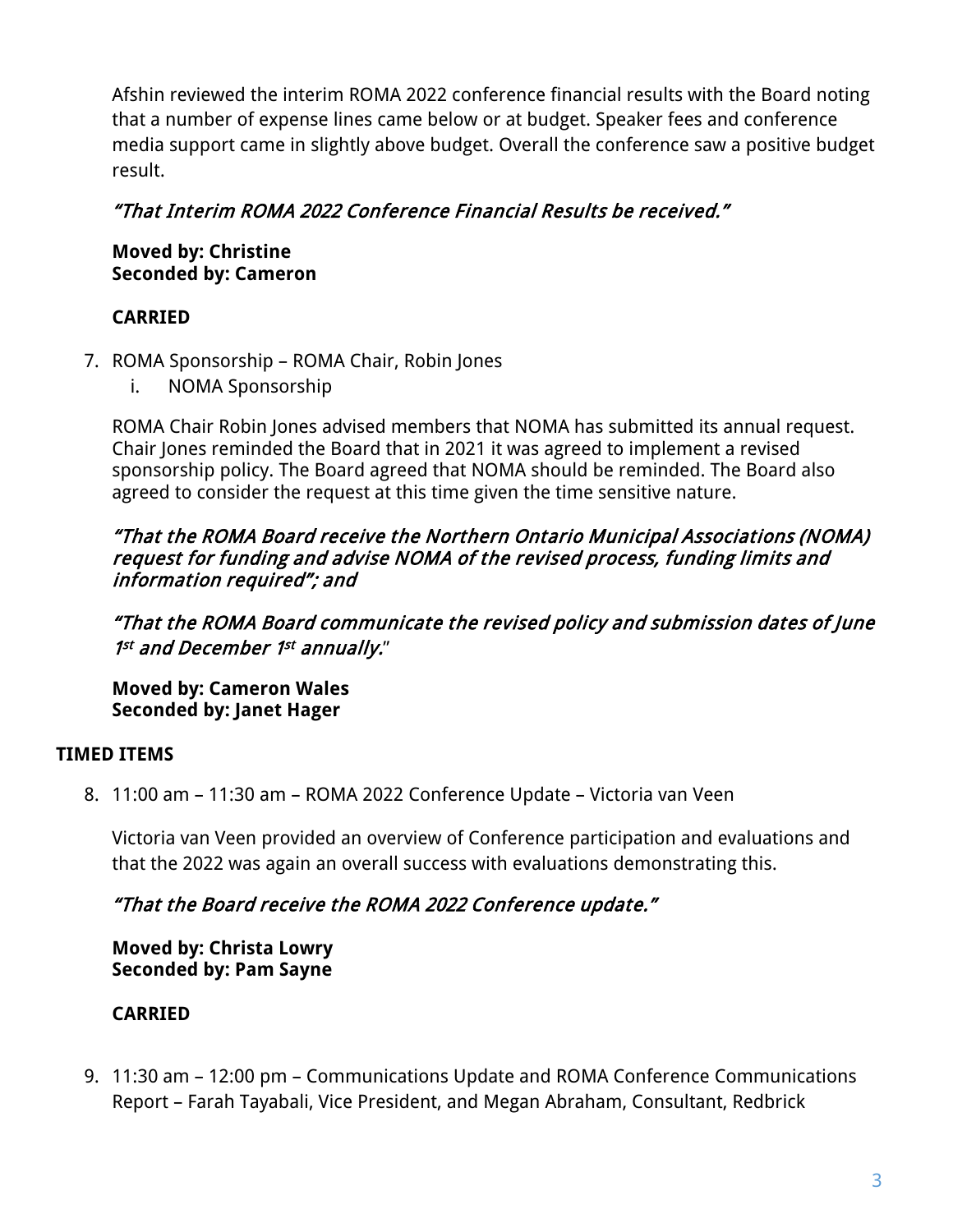Farah Tayabali provided an overview of the communication activities as well as the conference report on media engagement and activity on social media platforms noting over 55 media representatives in attendance. For the 2022 conference, media engagement and activity was very high.

## "That the Board receive the Redbrick communication update as information."; and

## "That the Board receive the Conference communication report as information."

**Moved by: Peter Emon Seconded by: Christine Robinson**

## **CARRIED**

## 12:00 pm – 12:15 pm Break

### **DISCUSSION ITEMS**

10. 2022 ROMA Strategic Objectives – Petra Wolfbeiss, Director, Membership Centre AMO

Petra Wolfbeiss updated the Board that strategic objectives are developed on an annual basis. The 2022 objectives reflect and continue the strong work of the Board in 2021 and include aligning the work with the *Rural Opportunities* paper priorities.

### "That the ROMA Board approve its 2022 strategic objectives; and that they be posted on the ROMA website."

**Moved by: Pam Sayne Seconded by: Peter Emon**

## **CARRIED**

- 11. Implementing "Rural Opportunities" recommendations ROMA Chair, Robin Jones
	- i. Consultant support and contract
	- ii. Housing Task Force:
		- a) Approval of Terms of Reference (supplemental)
		- b) Task Force membership discussion and recommendations
	- iii. Zone Briefings
	- iv. Next steps

Chair Jones reviewed a number of matters related to the implementation of the Board's Rural Opportunities paper:

i. The Board agreed that to support the development of the housing recommendations that the consultant, Kathy Woods contract be extended. The deliverables and timelines will be reviewed and a proposal for the extension will be tabled for approval.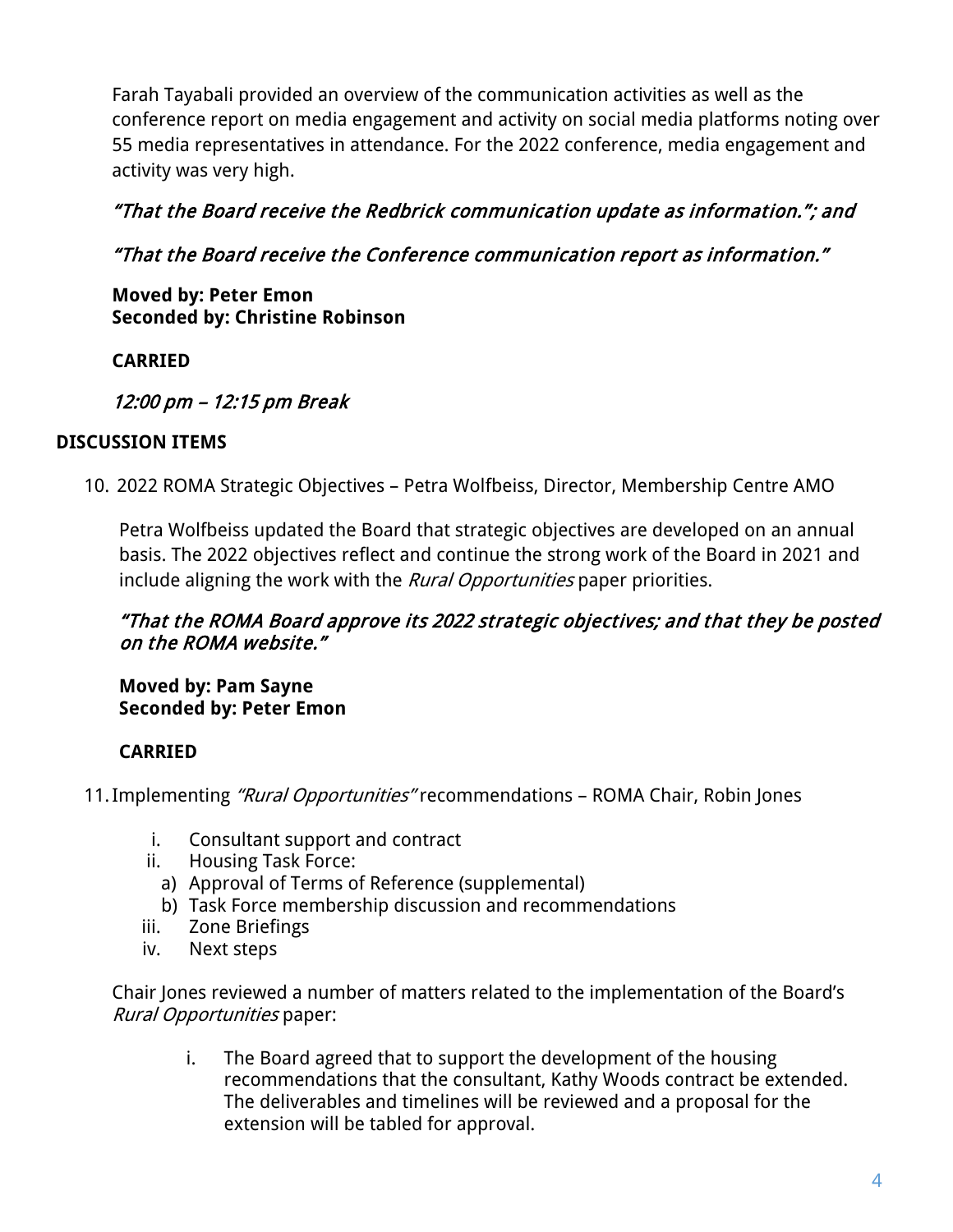- ii. Chair Jones introduced the concept and membership structure of a proposed ROMA Attainable Housing Task Force to develop the strategy and advocacy positions for the 4 housing recommendations found in the *Rural* Opportunities paper. It was agreed that the work of the Task Force should commence immediately.
- iii. The format and timing of the Zone briefings on *Rural Opportunities* was reviewed and approved. Zones would be consolidated based on regions and for efficiency of effort.

### "That the Board request Kathy Wood to submit the scope and amount of a proposed contract extension for review and approval"; and

"That the ROMA Board approve the Housing Committee Terms of Reference"; and

"That the ROMA Board appoint Chair Robin Jones as the Housing Committee Chair"; and

"That the ROMA Board provide input into the membership of the Housing Committee and direct AMO staff to reach out to the suggested members"; and

"That the Board approve holding Zone briefings virtually and that staff be directed to organize the meetings".

**Moved by: Allan Thompson Seconded by: Christine Robinson**

## **CARRIED**

12.ROMA Post-Secondary Award Update – Adam Garcia, Program Coordinator & Advisor

Adam Garcia advised the Board that all three ROMA Post-Secondary awards have been signed and university administration staff are now advertising and allocating awards according to their respective schedules.

### "That the ROMA Board Post-Secondary Award update be received."

**Moved by: Cameron Wales Seconded by: Sandra Datars Bere**

### **CARRIED**

13.Report on AMO Housing Strategy – Amber Crawford, Senior Policy Advisor, AMO, Michael Jacek, Senior Policy Advisor, AMO, Lianne Sauter, Policy Advisor, AMO, Daniela Spagnuolo, Policy Advisor, AMO

AMO Policy team, Amber Crawford, Senior Policy Advisor, Michael Jacek, Senior Policy Advisor, Lianne Sauter, Policy Advisor, Daniela Spagnuolo, Policy Advisor were welcomed by the Board to present.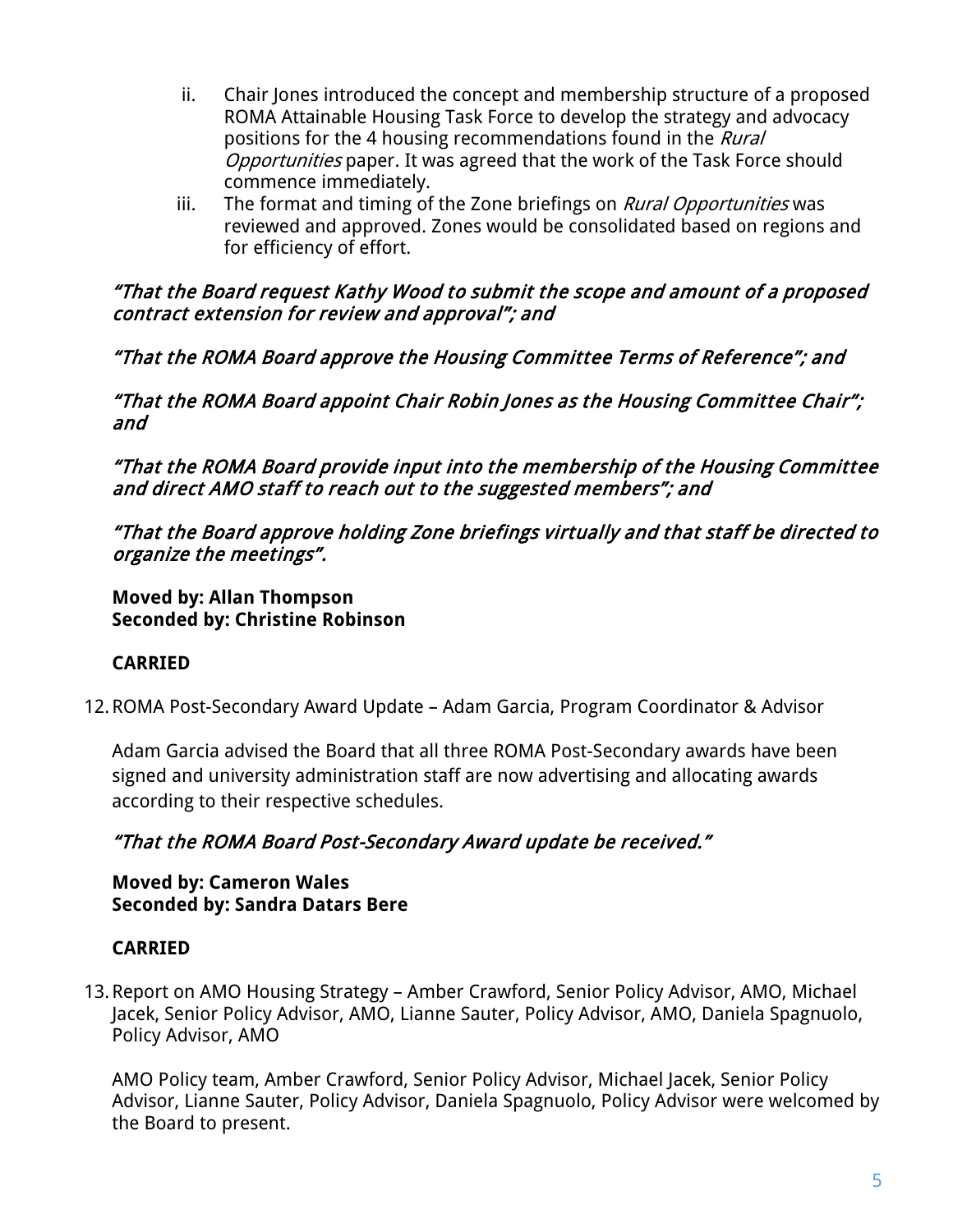Staff reviewed the timelines of the Provincial Housing Affordability Taskforce and updated the Board on AMO's Blueprint. Amber Crawford reviewed the Blueprint's context, challenges and solutions including Provincial actions.

### "That the report on the AMO Housing Strategy be received."

**Moved by: Christa Lowry Seconded by: Pam Sayne**

### **CARRIED**

14.Policy Update – Amber Crawford, Senior Policy Advisor, AMO

- Ontario Health Teams
- Fire Regulations

Amber Crawford, AMO Senior Policy Advisor the policy update to the Board which included the Ontario Health Teams work to date and recent update to Fire Regulations.

### "That the Policy update be received."

**Moved by: Chris White Seconded by: Sandra Datars Bere** 

### **CARRIED**

### **REPORTS OF AMO and ROMA COMMITTEES**

15.Committee Reports

i. Nuclear Waste Management Ontario (NWMO) Municipal Forum – Allan Thompson, Mayor, Town of Caledon (Zone 4)

No updated provided at this time.

ii. Teeny Tiny Summits – Pam Sayne, Councillor, Township of Minden Hills (Zone 5)

Pam Sayne provided shared with the Board an overview of the March 2022 Summit. The Summits have been very well attended

### "That the ROMA Board receive the update on the Teeny Tiny Summits."

**Moved by: Pam Sayne Seconded by: Cameron Wales**

#### **CARRIED**

iii. Other